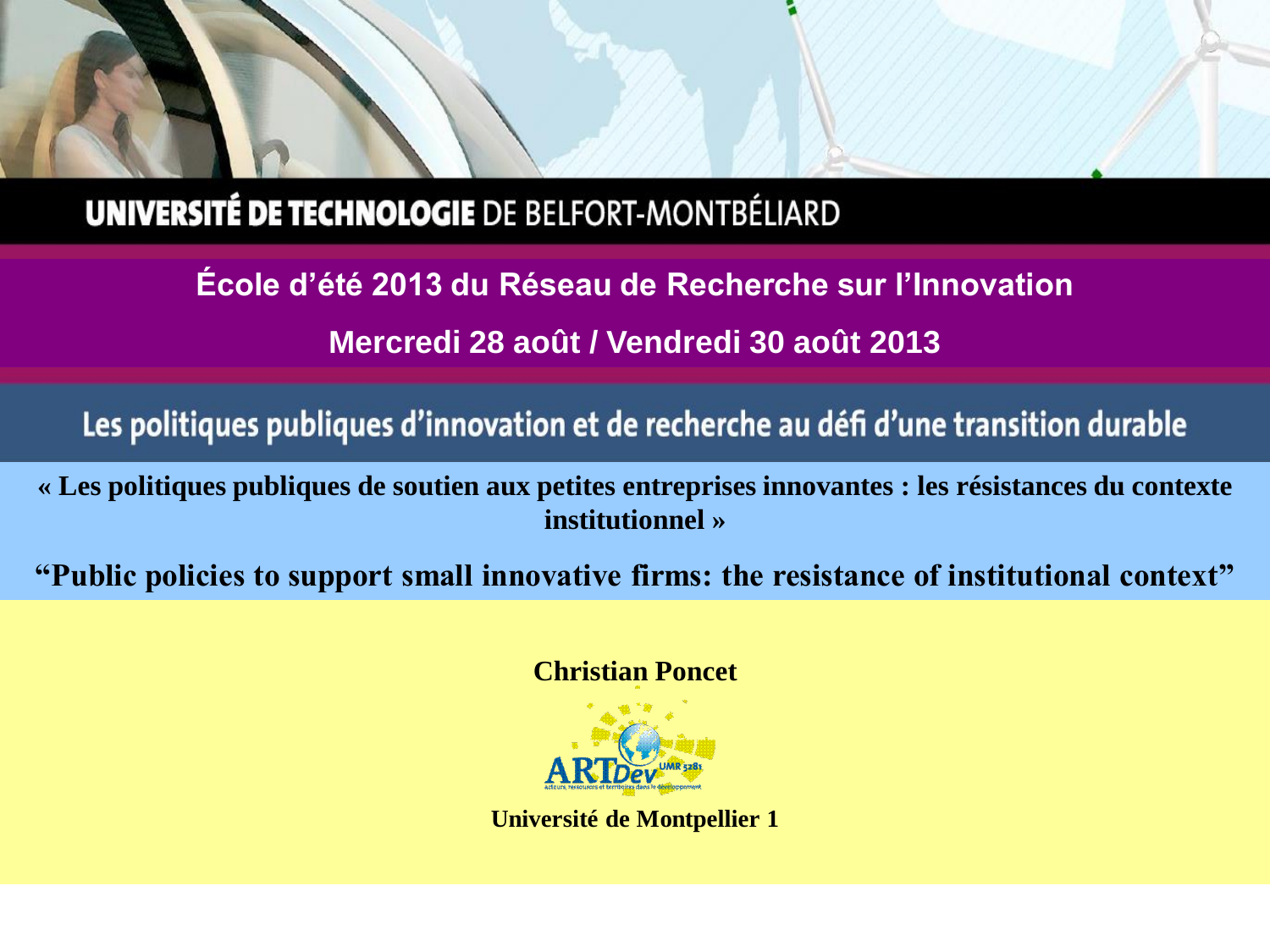

**Public policies to support small innovative companies, in relation to the institutional embedding.**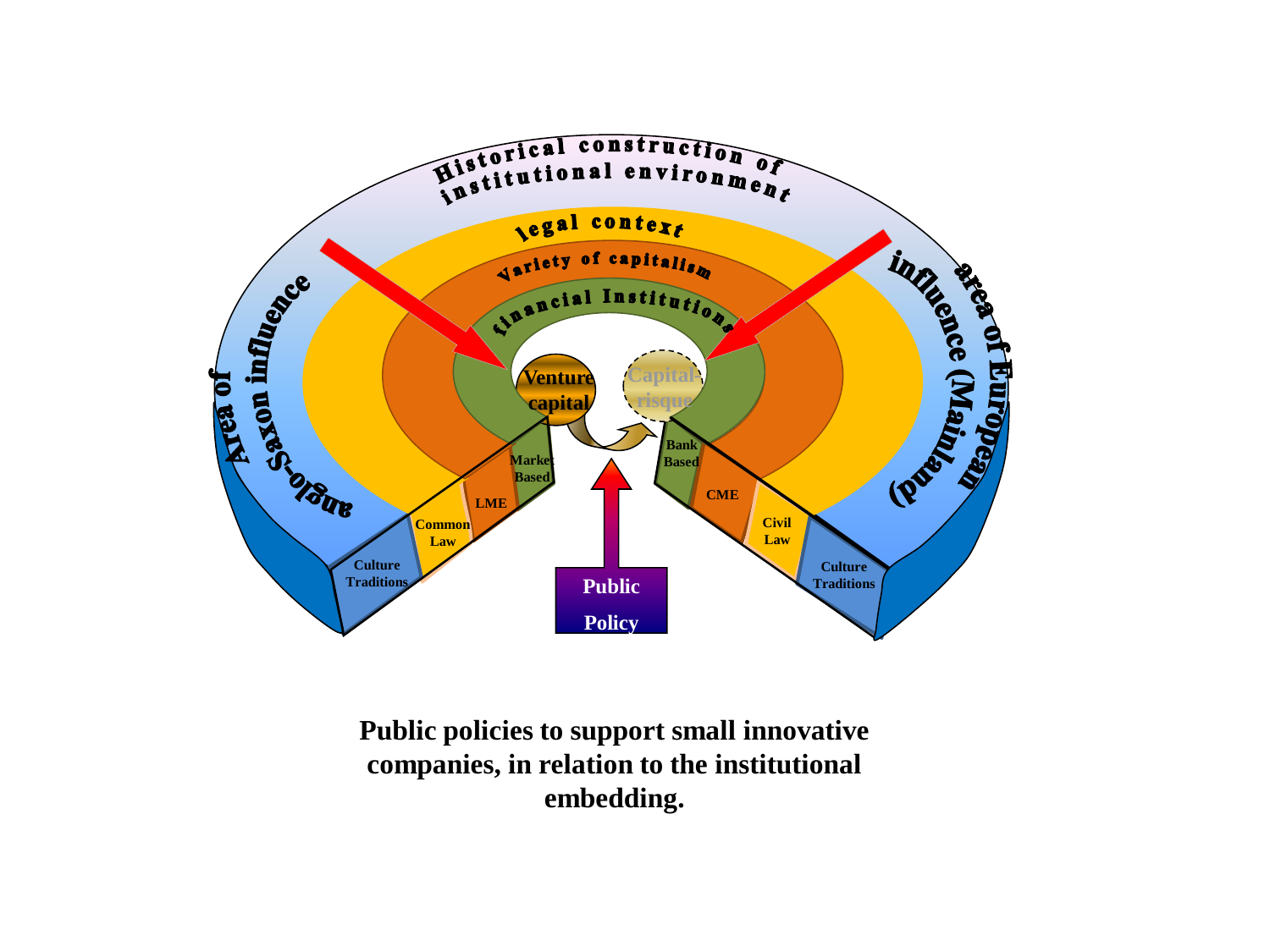

**Evolution of the share of GDP, in the financing of innovative companies by venture capital**

*Source: EVCA data*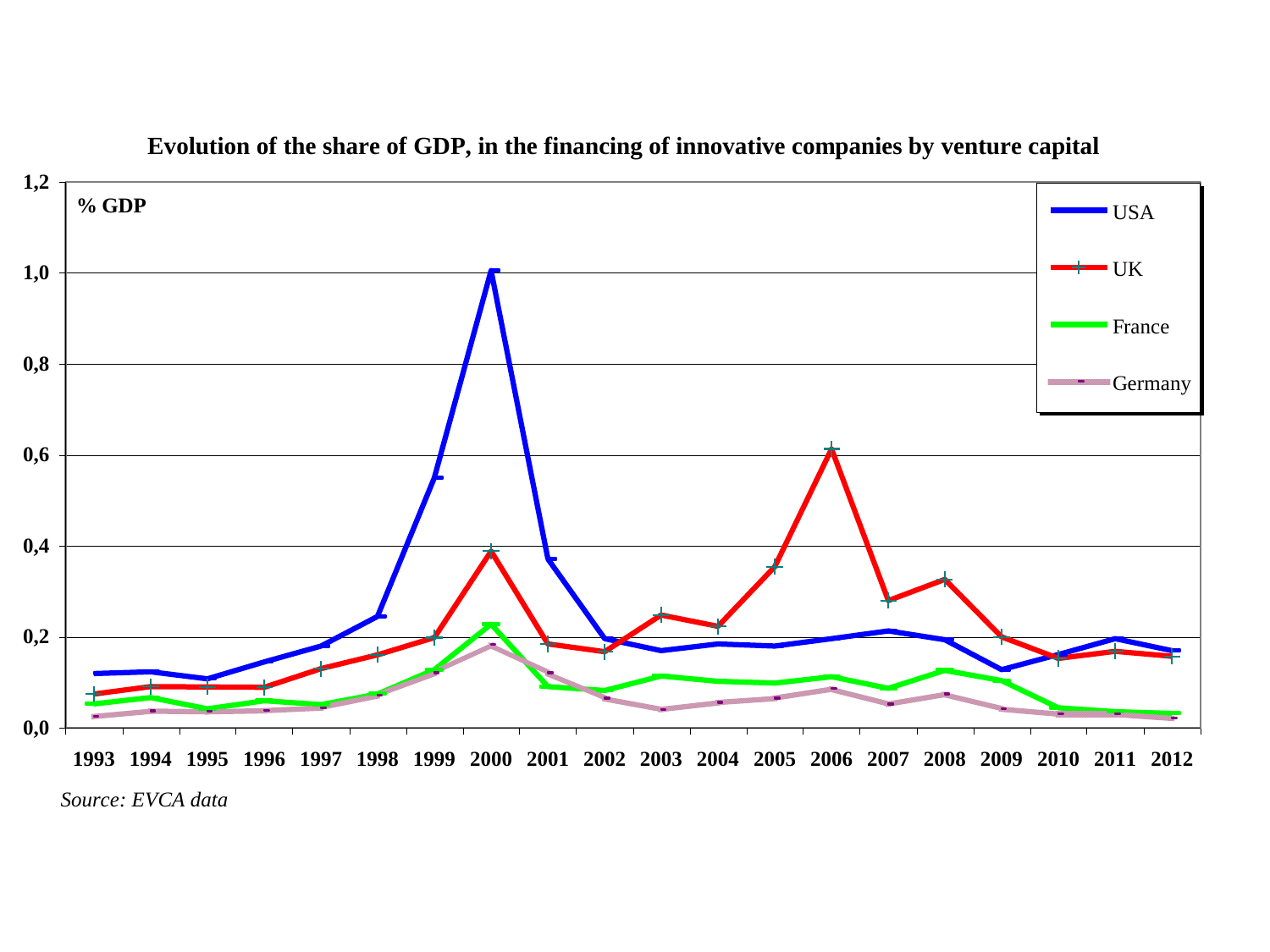

### **Country Comparison of IRR since its inception, until 2009, by type of operation**

*Sources : AFIC - Ernst & Young – Thomson Reuters*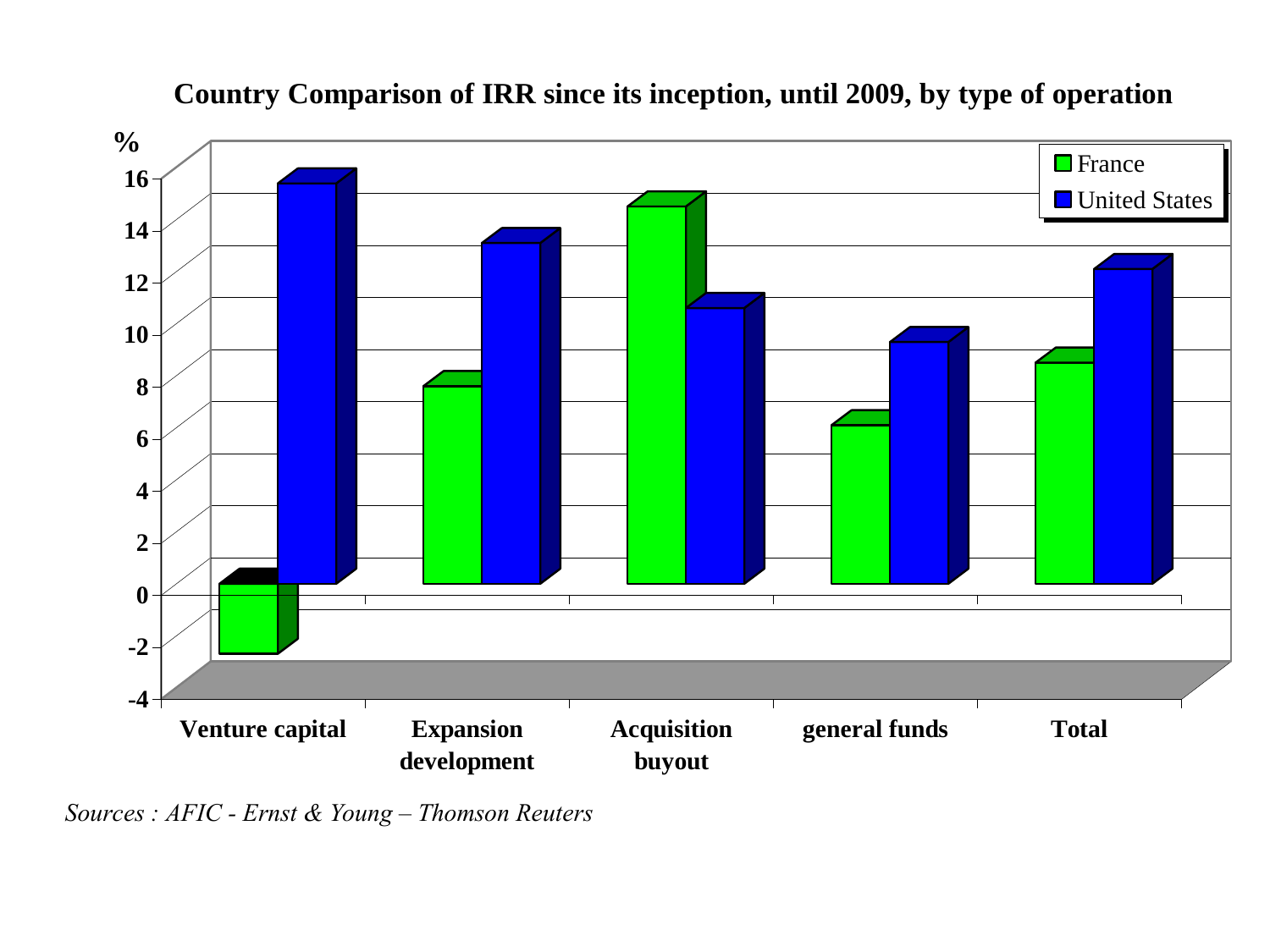

**Evolution of the market capitalization in the four reference countries**

*Source: Eurostat*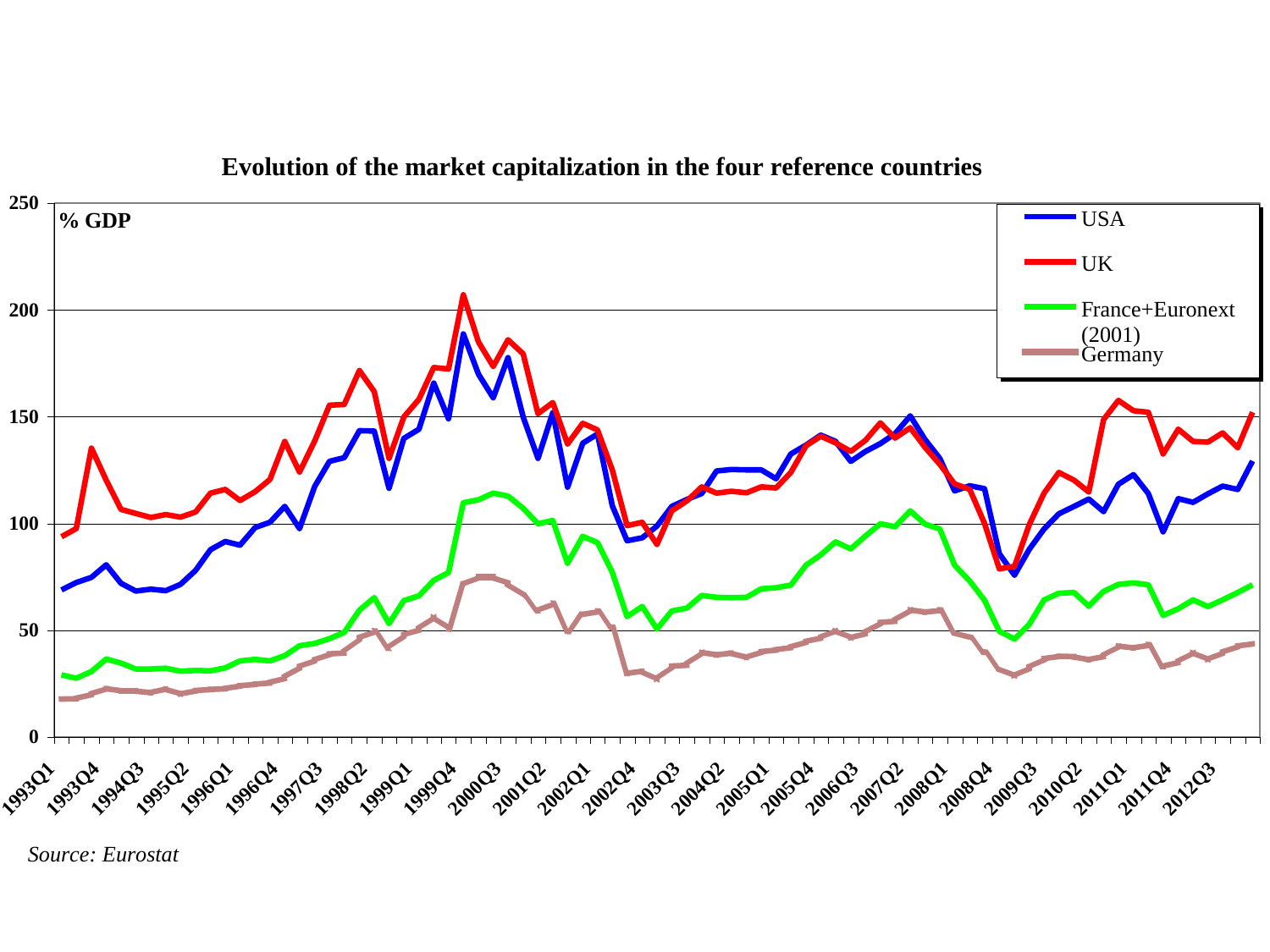

*Sources : MoneyTree™ Report. Data: Thomson Reuters*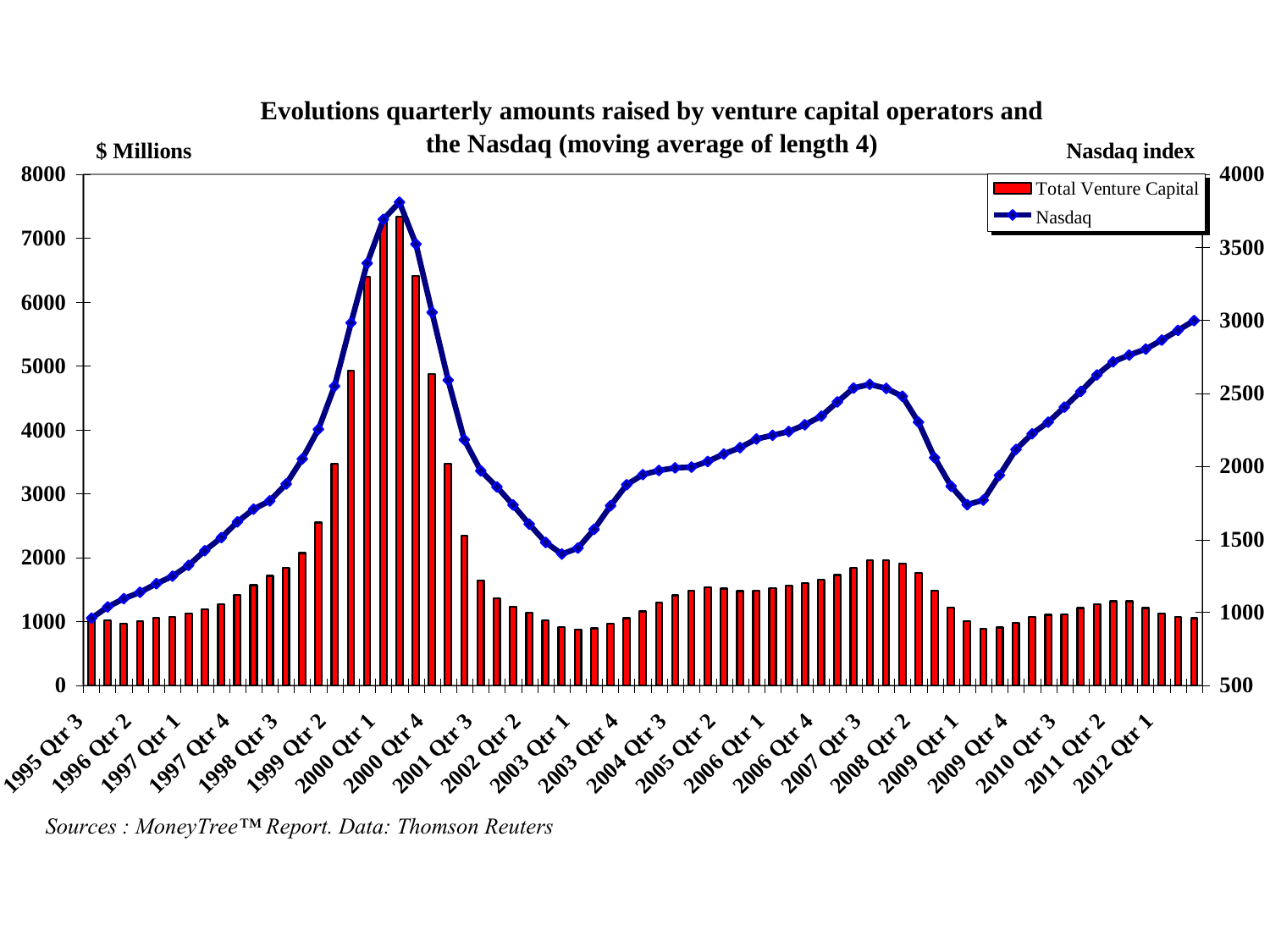

*Sources : MoneyTree™ Report. Data: Thomson Reuters*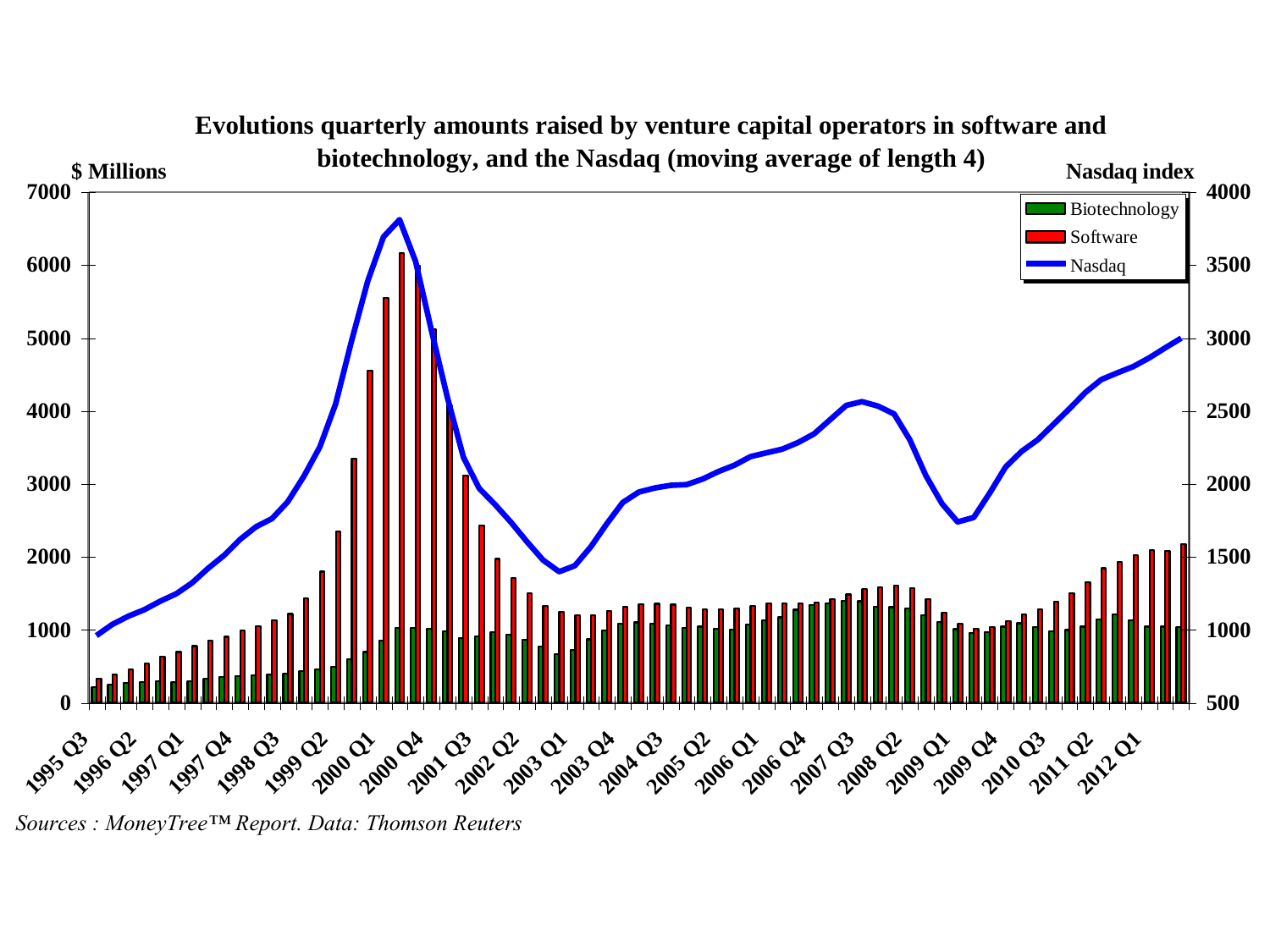

**Evolution of the investment ratio in R & D companies** 

*Source : Eurostat*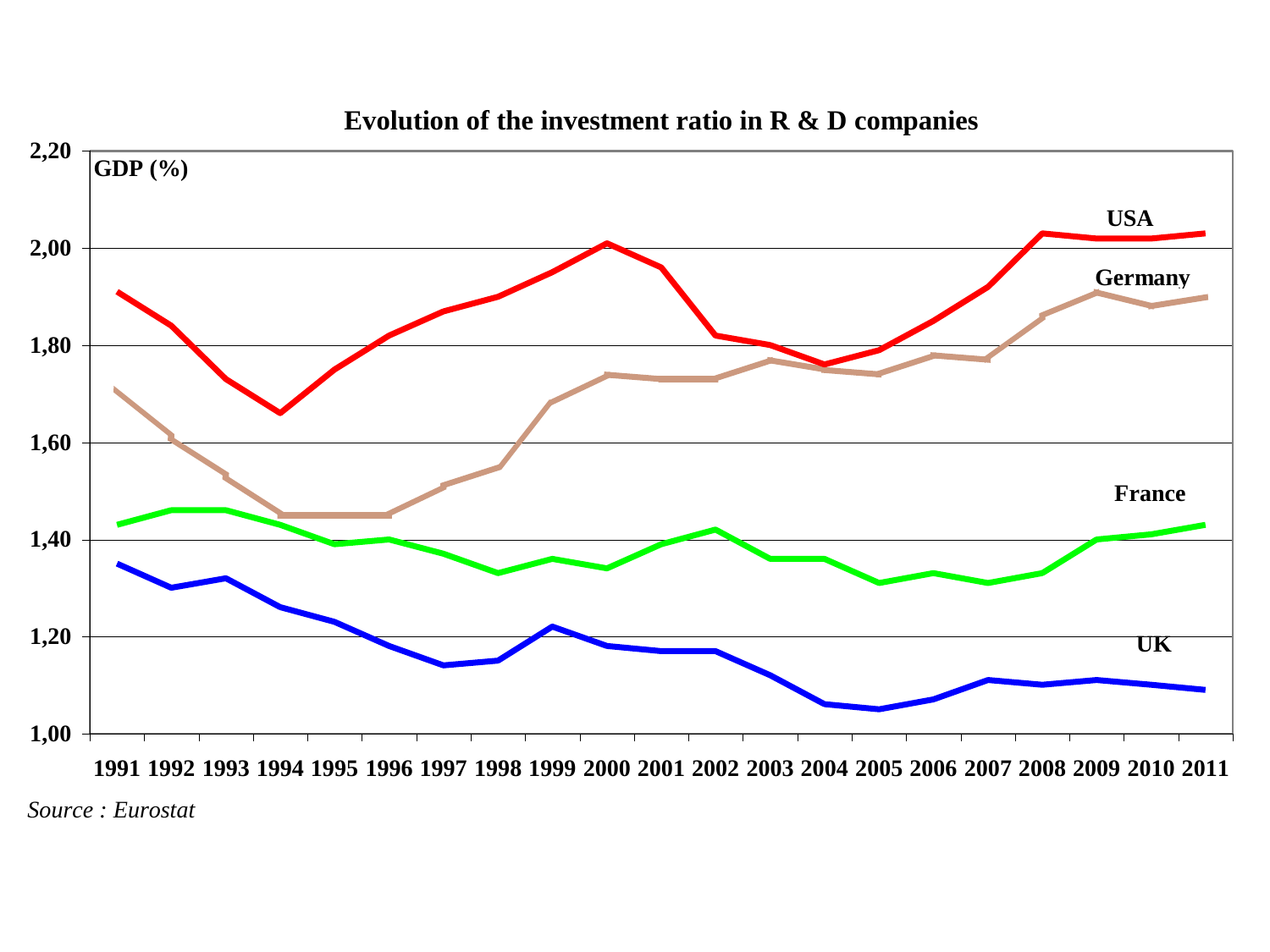

## **Distribution of R & D expenditures by level of targeted technology (averaged over the period 2000-2009)**

*Source : Calculation based on Eurostat data*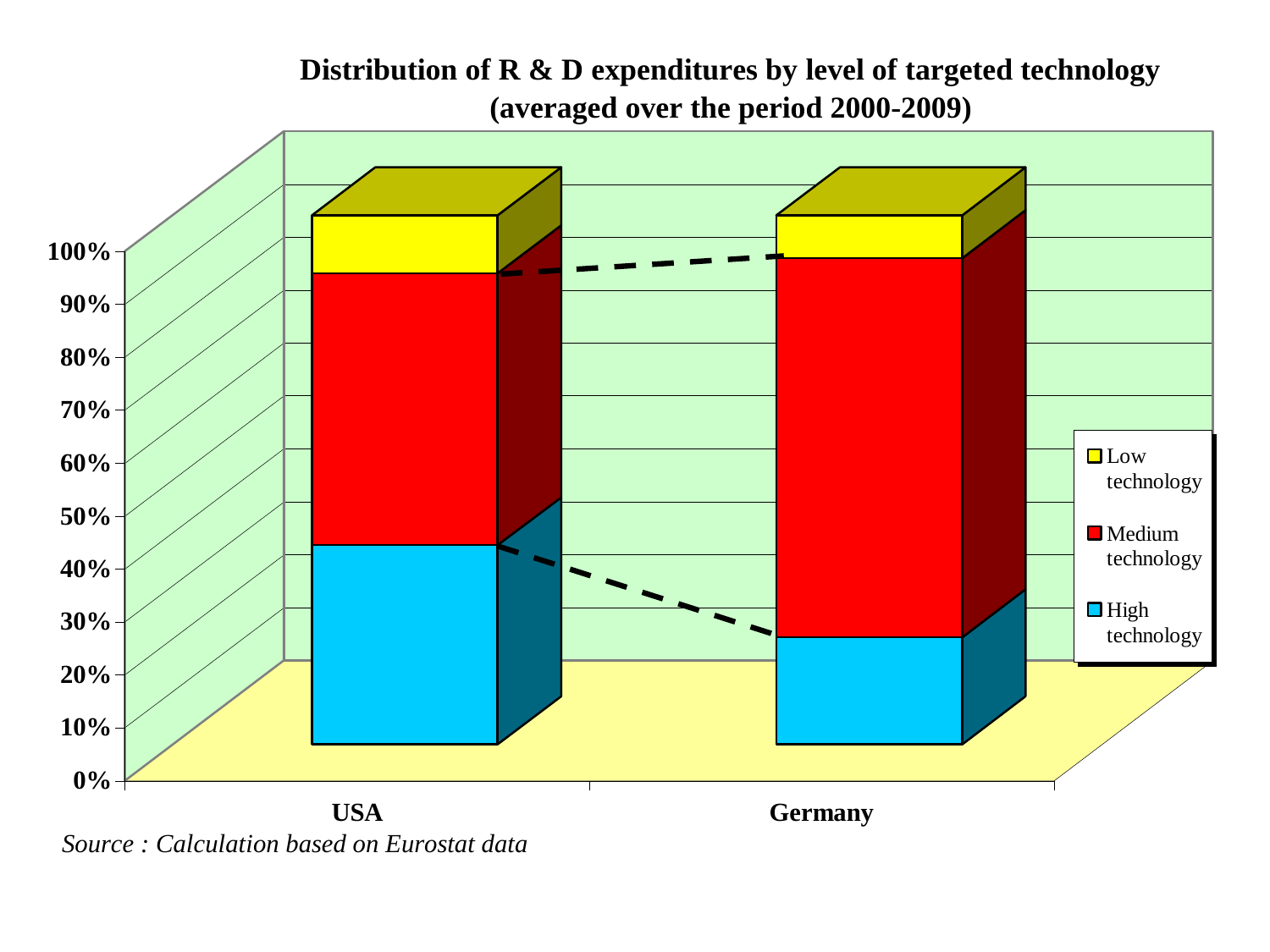# **UNIVERSITÉ DE TECHNOLOGIE DE BELFORT-MONTBÉLIARD**

**École d'été 2013 du Réseau de Recherche sur l'Innovation Mercredi 28 août / Vendredi 30 août 2013**

Les politiques publiques d'innovation et de recherche au défi d'une transition durable

**Christian Poncet**



**Université de Montpellier 1**

**Merci pour votre attention**